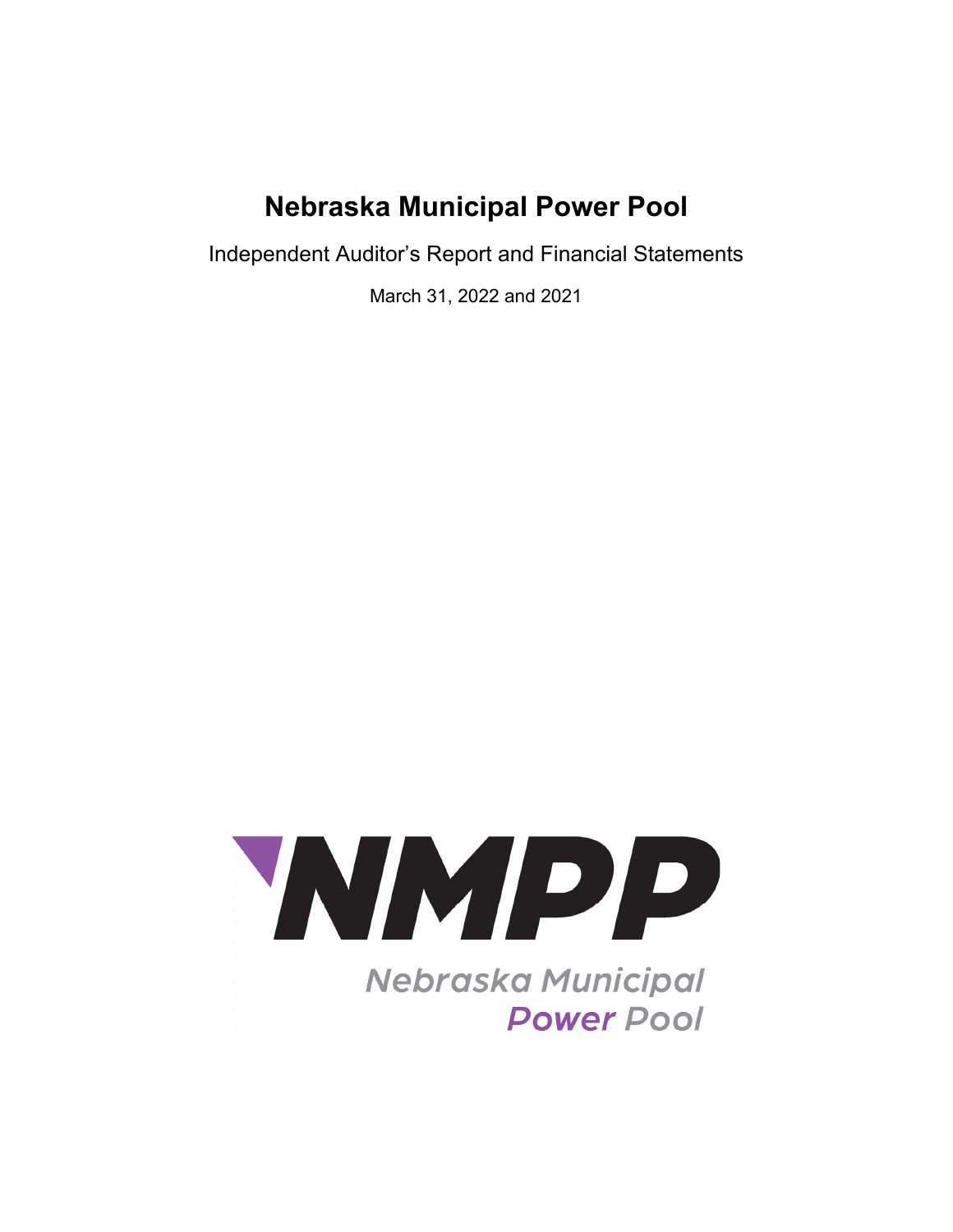# Nebraska Municipal Power Pool March 31, 2022 and 2021

### **Contents**

| <b>Financial Statements</b> |  |
|-----------------------------|--|
|                             |  |
|                             |  |
|                             |  |
|                             |  |
|                             |  |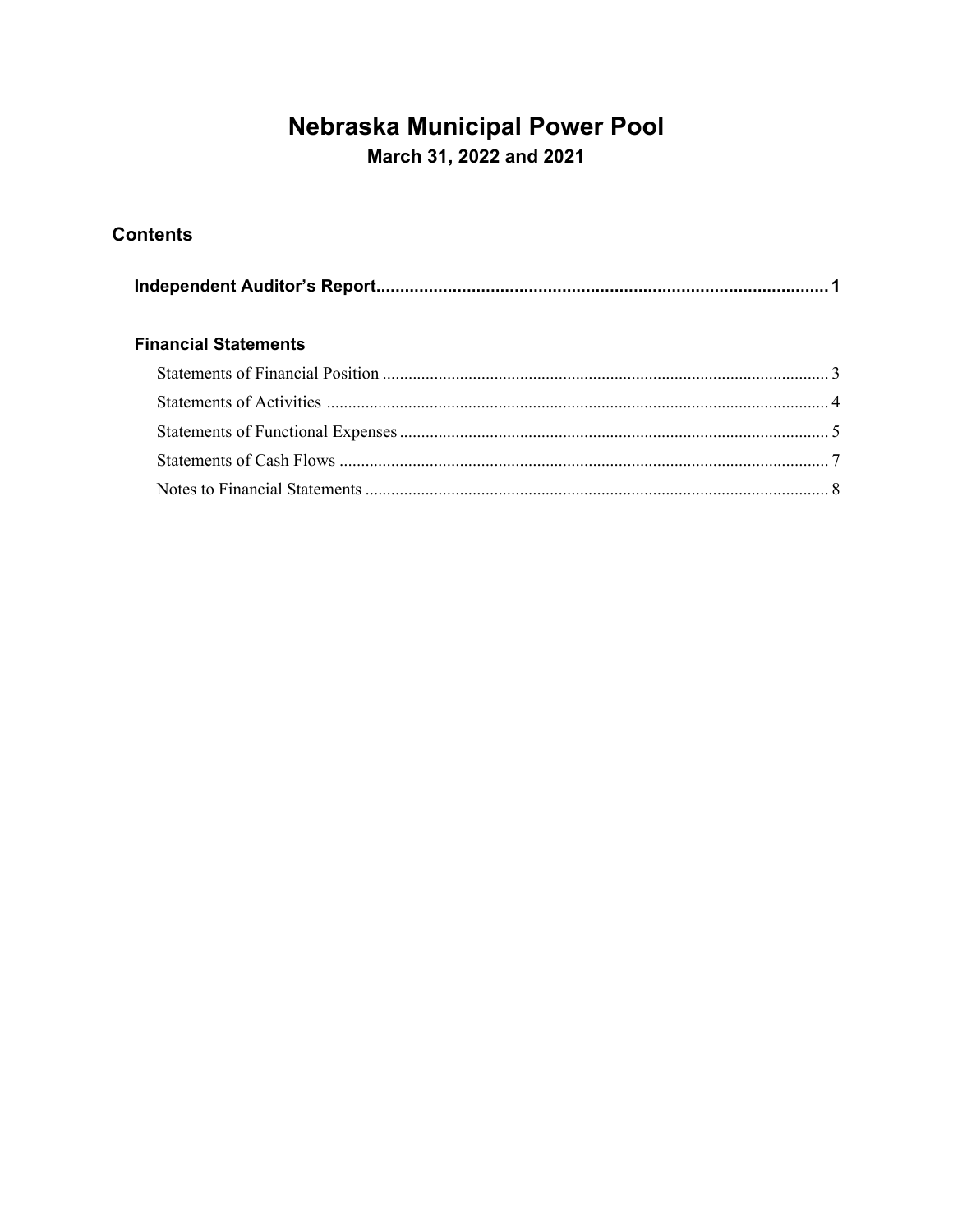

#### **Independent Auditor's Report**

Board of Directors Nebraska Municipal Power Pool Lincoln, Nebraska

#### *Opinion*

We have audited the financial statements of Nebraska Municipal Power Pool, which comprise the statements of financial position as of March 31, 2022 and 2021, and the related statements of activities, functional expenses and cash flows for the years then ended, and the related notes to the financial statements.

In our opinion, the accompanying financial statements present fairly, in all material respects, the financial position of Nebraska Municipal Power Pool as of March 31, 2022 and 2021, and the changes in its net assets and its cash flows for the years then ended in accordance with accounting principles generally accepted in the United States of America.

#### *Basis for Opinion*

We conducted our audits in accordance with auditing standards generally accepted in the United States of America (GAAS). Our responsibilities under those standards are further described in the Auditor's Responsibilities for the Audit of the Financial Statements section of our report. We are required to be independent of Nebraska Municipal Power Pool and to meet our other ethical responsibilities, in accordance with the relevant ethical requirements relating to our audits. We believe that the audit evidence we have obtained is sufficient and appropriate to provide a basis for our audit opinion.

#### *Responsibilities of Management for the Financial Statements*

Management is responsible for the preparation and fair presentation of the financial statements in accordance with accounting principles generally accepted in the United States of America, and for the design, implementation, and maintenance of internal control relevant to the preparation and fair presentation of financial statements that are free from material misstatement, whether due to fraud or error.

In preparing the financial statements, management is required to evaluate whether there are conditions or events, considered in the aggregate, that raise substantial doubt about Nebraska Municipal Power Pool's ability to continue as a going concern within one year after the date that these financial statements are available to be issued.

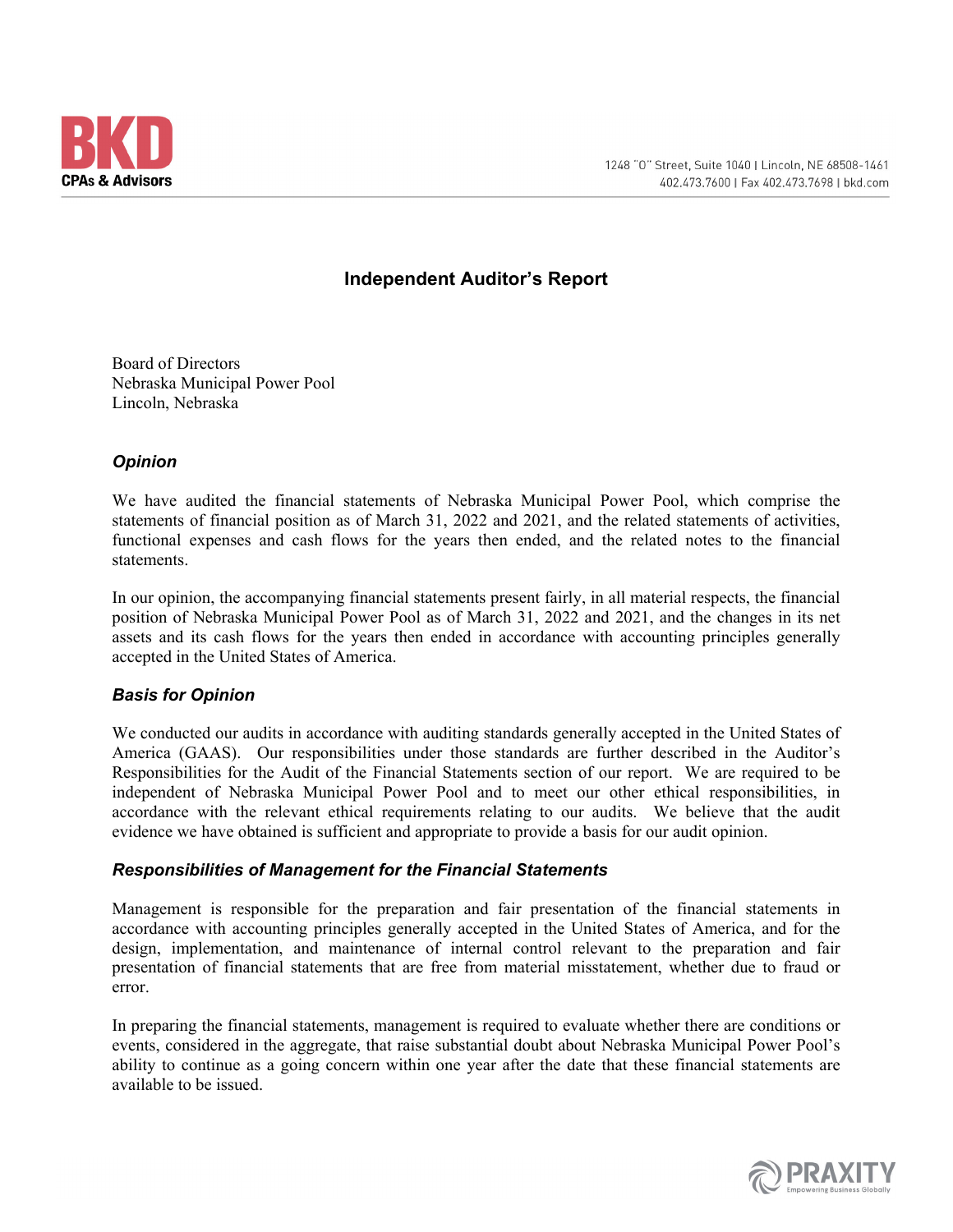#### *Auditor's Responsibilities for the Audit of the Financial Statements*

Our objectives are to obtain reasonable assurance about whether the financial statements as a whole are free from material misstatement, whether due to fraud or error, and to issue an auditor's report that includes our opinion. Reasonable assurance is a high level of assurance but is not absolute assurance and therefore is not a guarantee that an audit conducted in accordance with GAAS will always detect a material misstatement when it exists. The risk of not detecting a material misstatement resulting from fraud is higher than for one resulting from error, as fraud may involve collusion, forgery, intentional omissions, misrepresentations, or the override of internal control. Misstatements are considered material if there is a substantial likelihood that, individually or in the aggregate, they would influence the judgment made by a reasonable user based on the financial statements.

In performing an audit in accordance with GAAS, we:

- Exercise professional judgment and maintain professional skepticism throughout the audit.
- Identify and assess the risks of material misstatement of the financial statements, whether due to fraud or error, and design and perform audit procedures responsive to those risks. Such procedures include examining, on a test basis, evidence regarding the amounts and disclosures in the financial statements.
- Obtain an understanding of internal control relevant to the audit in order to design audit procedures that are appropriate in the circumstances, but not for the purpose of expressing an opinion on the effectiveness of Nebraska Municipal Power Pool's internal control. Accordingly, no such opinion is expressed.
- Evaluate the appropriateness of accounting policies used and the reasonableness of significant accounting estimates made by management, as well as evaluate the overall presentation of the financial statements.
- Conclude whether, in our judgment, there are conditions or events, considered in the aggregate, that raise substantial doubt about Nebraska Municipal Power Pool's ability to continue as a going concern for a reasonable period of time.

We are required to communicate with those charged with governance regarding, among other matters, the planned scope and timing of the audit, significant audit findings, and certain internal control-related matters that we identified during the audit.

BKD.LLP

Lincoln, Nebraska May 19, 2022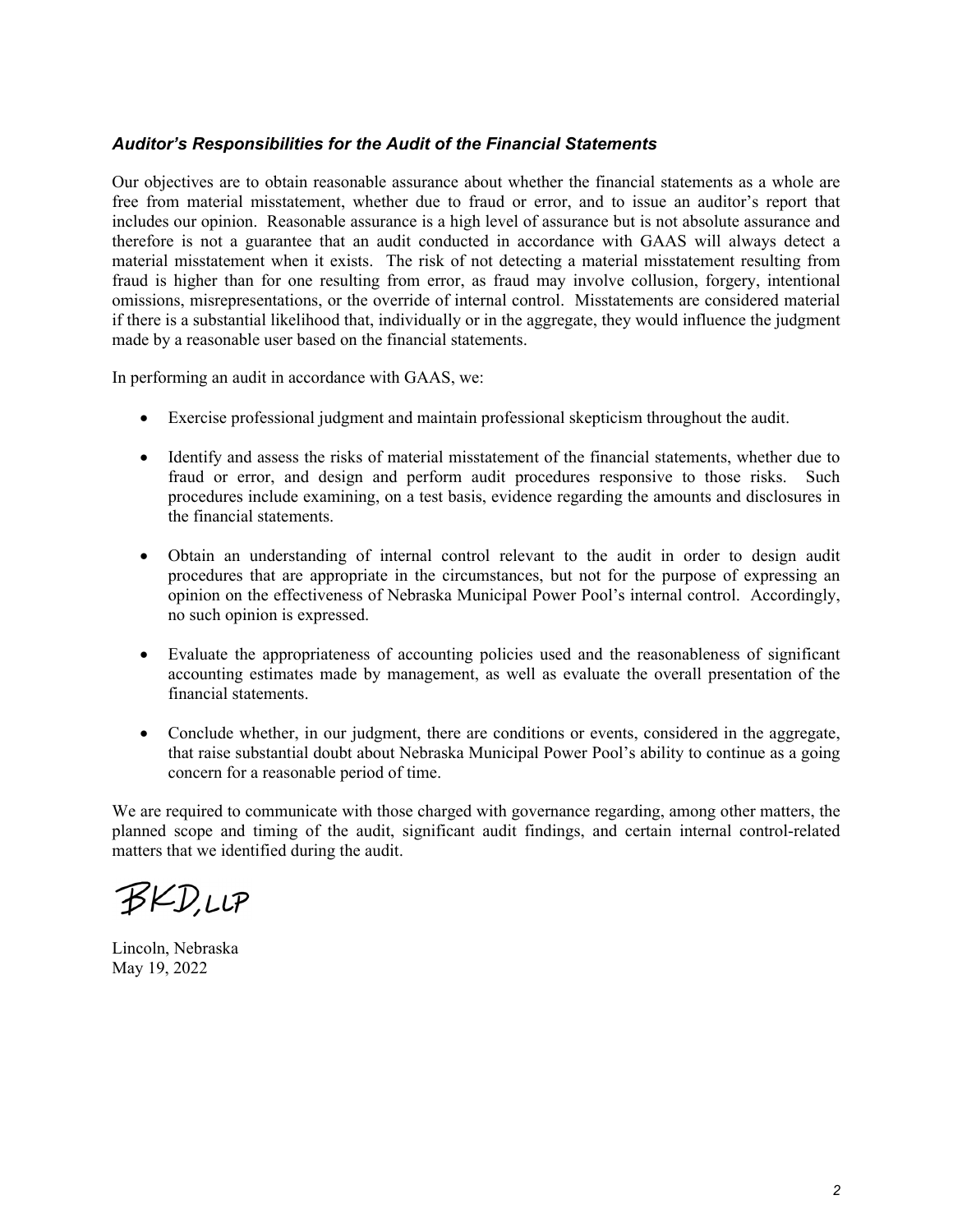### **Statements of Financial Position March 31, 2022 and 2021**

#### **Assets**

|                                                            | 2022            | 2021            |
|------------------------------------------------------------|-----------------|-----------------|
| <b>Current Assets</b>                                      |                 |                 |
| Cash                                                       | \$<br>430,480   | 510,283<br>\$   |
| Certificates of deposit                                    | 275,000         | 240,000         |
| Accounts receivable                                        | 110,331         | 66,860          |
| Contracts receivable                                       | 29,730          | 52,608          |
| Due from coalition members                                 | 857,804         | 820,097         |
| Prepaid expenses and other current assets                  | 376,858         | 373,317         |
| Total current assets                                       | 2,080,203       | 2,063,165       |
| <b>Noncurrent Assets</b>                                   |                 |                 |
| Long-term contracts receivable                             | 5,408           | 12,490          |
| Equipment, net                                             | 20,828          | 12,606          |
| Total noncurrent assets                                    | 26,236          | 25,096          |
| Total assets                                               | 2,106,439<br>Y. | 2,088,261<br>\$ |
| <b>Liabilities and Net Assets</b>                          |                 |                 |
| <b>Current Liabilities</b>                                 |                 |                 |
| Accounts payable                                           | \$<br>28,355    | \$<br>40,376    |
| Accrued expenses                                           | 828,910         | 841,541         |
| Unearned revenue                                           | 586,428         | 607,288         |
| Total current liabilities                                  | 1,443,693       | 1,489,205       |
| <b>Net Assets</b>                                          |                 |                 |
| Without donor restrictions                                 |                 |                 |
| Undesignated                                               | 292,455         | 242,941         |
| Board designated - New Initiatives Fund                    | 70,072          | 83,550          |
| Invested in equipment                                      | 20,828          | 12,606          |
| Total net assets without donor restrictions                | 383,355         | 339,097         |
| With donor restrictions                                    |                 |                 |
| Purpose restriction - Energy Research and Development Fund | 279,391         | 259,959         |
| Total net assets                                           | 662,746         | 599,056         |
| Total liabilities and net assets                           | 2,106,439<br>\$ | \$<br>2,088,261 |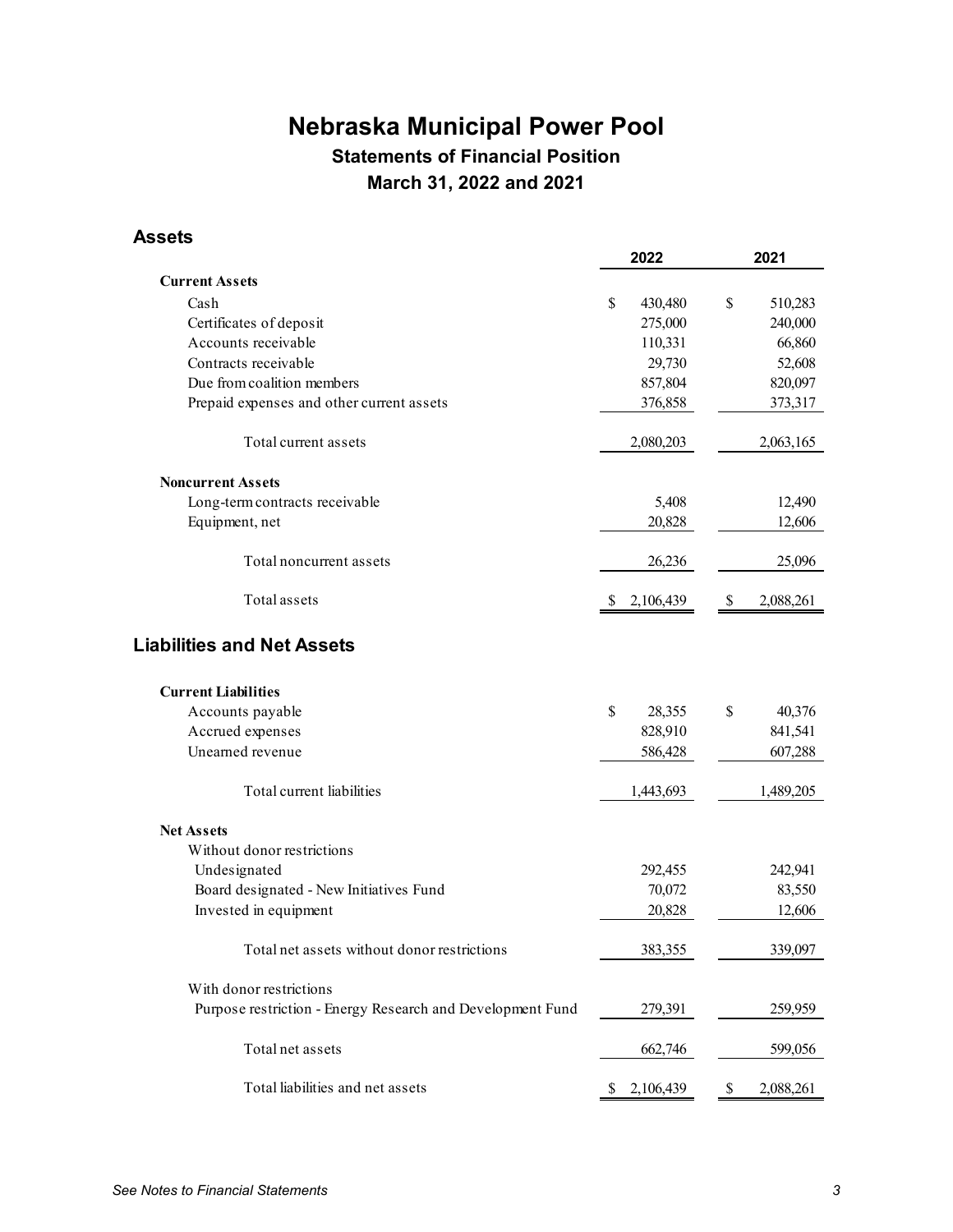### **Statements of Activities Years Ended March 31, 2022 and 2021**

|                                        | 2022                 |    |                     |              |                      | 2021      |                     |                   |       |           |  |  |
|----------------------------------------|----------------------|----|---------------------|--------------|----------------------|-----------|---------------------|-------------------|-------|-----------|--|--|
|                                        | <b>Without Donor</b> |    | <b>With Donor</b>   |              | <b>Without Donor</b> |           |                     | <b>With Donor</b> |       |           |  |  |
|                                        | <b>Restrictions</b>  |    | <b>Restrictions</b> | <b>Total</b> | <b>Restrictions</b>  |           | <b>Restrictions</b> |                   | Total |           |  |  |
| <b>Revenues and Other Support</b>      |                      |    |                     |              |                      |           |                     |                   |       |           |  |  |
| Program assessments and sales          | \$<br>1,121,680      | \$ | $\blacksquare$      | \$1,121,680  | \$                   | 1,099,924 | $\mathbb{S}$        |                   | \$    | 1,099,924 |  |  |
| Dues                                   | 268,377              |    |                     | 268,377      |                      | 275,712   |                     |                   |       | 275,712   |  |  |
| Support services for coalition members |                      |    |                     |              |                      | 2,865     |                     |                   |       | 2,865     |  |  |
| Grant contributions                    |                      |    | 19,432              | 19,432       |                      |           |                     | 19,246            |       | 19,246    |  |  |
| Investment return                      | 2,841                |    |                     | 2,841        |                      | 5,239     |                     |                   |       | 5,239     |  |  |
| Other                                  | 103                  |    | $\blacksquare$      | 103          |                      | 108       |                     |                   |       | 108       |  |  |
| Total revenues and other support       | 1,393,001            |    | 19,432              | 1,412,433    |                      | 1,383,848 |                     | 19,246            |       | 1,403,094 |  |  |
| <b>Operating Expenses</b>              |                      |    |                     |              |                      |           |                     |                   |       |           |  |  |
| Computer services                      | 577,240              |    |                     | 577,240      |                      | 566,021   |                     |                   |       | 566,021   |  |  |
| Distribution services                  | 426,596              |    |                     | 426,596      |                      | 452,030   |                     |                   |       | 452,030   |  |  |
| Management and general                 | 344,907              |    |                     | 344,907      |                      | 331,099   |                     |                   |       | 331,099   |  |  |
| Total operating expenses               | 1,348,743            |    |                     | 1,348,743    |                      | 1,349,150 |                     |                   |       | 1,349,150 |  |  |
| <b>Change in Net Assets</b>            | 44,258               |    | 19,432              | 63,690       |                      | 34,698    |                     | 19,246            |       | 53,944    |  |  |
| Net Assets, Beginning of the Year      | 339,097              |    | 259,959             | 599,056      |                      | 304,399   |                     | 240,713           |       | 545,112   |  |  |
| Net Assets, End of the Year            | \$<br>383,355        |    | 279,391             | 662,746      | \$                   | 339,097   |                     | 259,959           |       | 599,056   |  |  |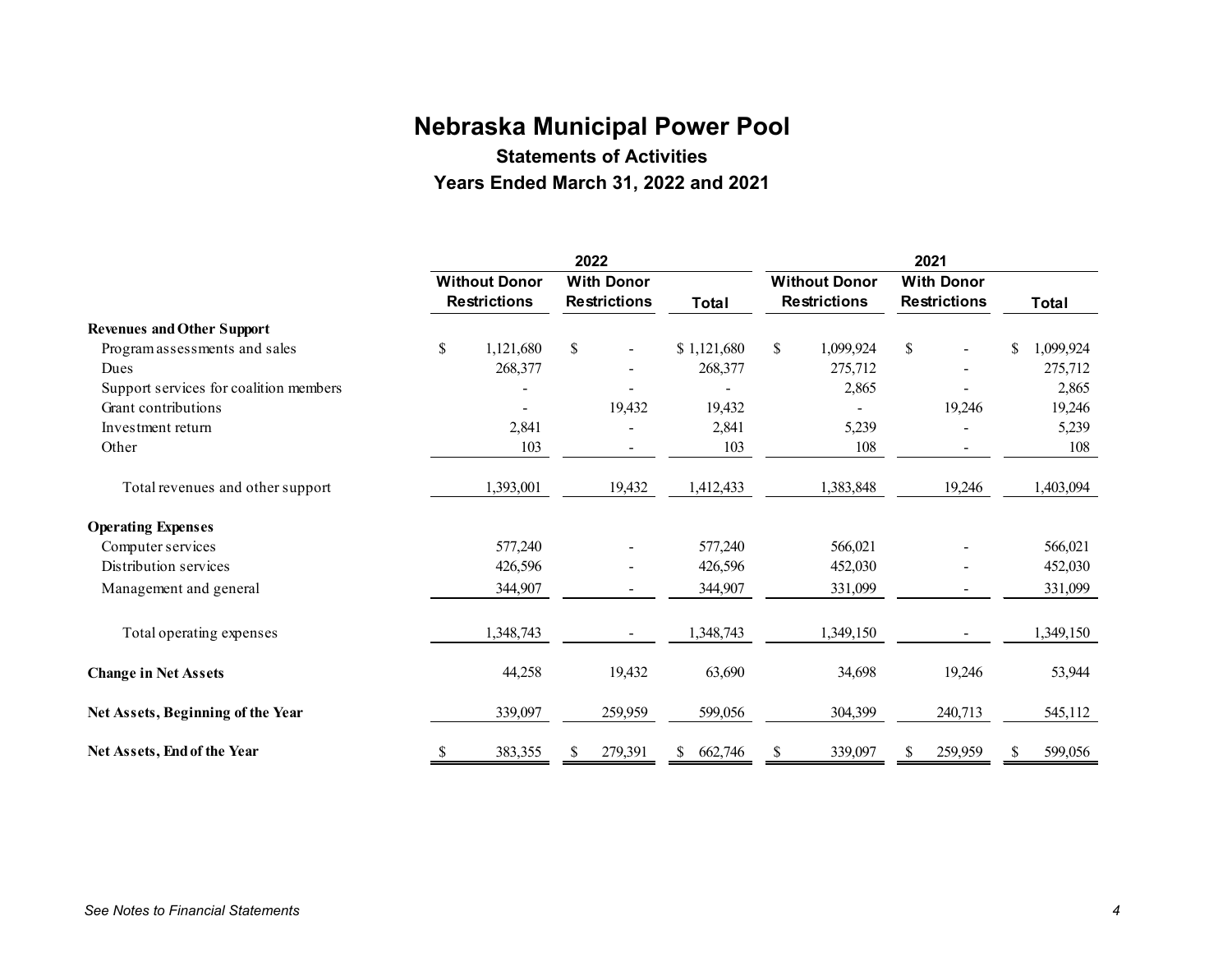**Statement of Functional Expenses Year Ended March 31, 2022** 

|                                   | <b>Program Activities</b> |                             |     |                                        |    | <b>Supporting</b>          |     |                                                       |                                 |
|-----------------------------------|---------------------------|-----------------------------|-----|----------------------------------------|----|----------------------------|-----|-------------------------------------------------------|---------------------------------|
|                                   |                           | Computer<br><b>Services</b> |     | <b>Distribution</b><br><b>Services</b> |    | Program<br><b>Subtotal</b> |     | <b>Activities</b><br><b>Management</b><br>and General | <b>Total</b><br><b>Expenses</b> |
| Payroll and benefits              | S.                        | 157,213                     | \$. | 330,949                                | \$ | 488,162                    | \$  | 260,914                                               | \$<br>749,076                   |
| Professional fees                 |                           | 1,085                       |     |                                        |    | 1,085                      |     | 18,812                                                | 19,897                          |
| Advertising and promotion         |                           |                             |     |                                        |    |                            |     | 7,629                                                 | 7,629                           |
| Office and occupancy              |                           | 27,884                      |     | 59,698                                 |    | 87,582                     |     | 41,716                                                | 129,298                         |
| Royalties                         |                           | 368,605                     |     |                                        |    | 368,605                    |     |                                                       | 368,605                         |
| Conferences, meetings, and travel |                           | 9,401                       |     | 30,312                                 |    | 39,713                     |     | 15,836                                                | 55,549                          |
| Depreciation and amortization     |                           |                             |     | 5,637                                  |    | 5,637                      |     |                                                       | 5,637                           |
| Purchases for resale              |                           | 13,052                      |     |                                        |    | 13,052                     |     |                                                       | 13,052                          |
| Total expenses                    |                           | 577,240                     |     | 426,596                                |    | 1,003,836                  | \$. | 344,907                                               | 1,348,743                       |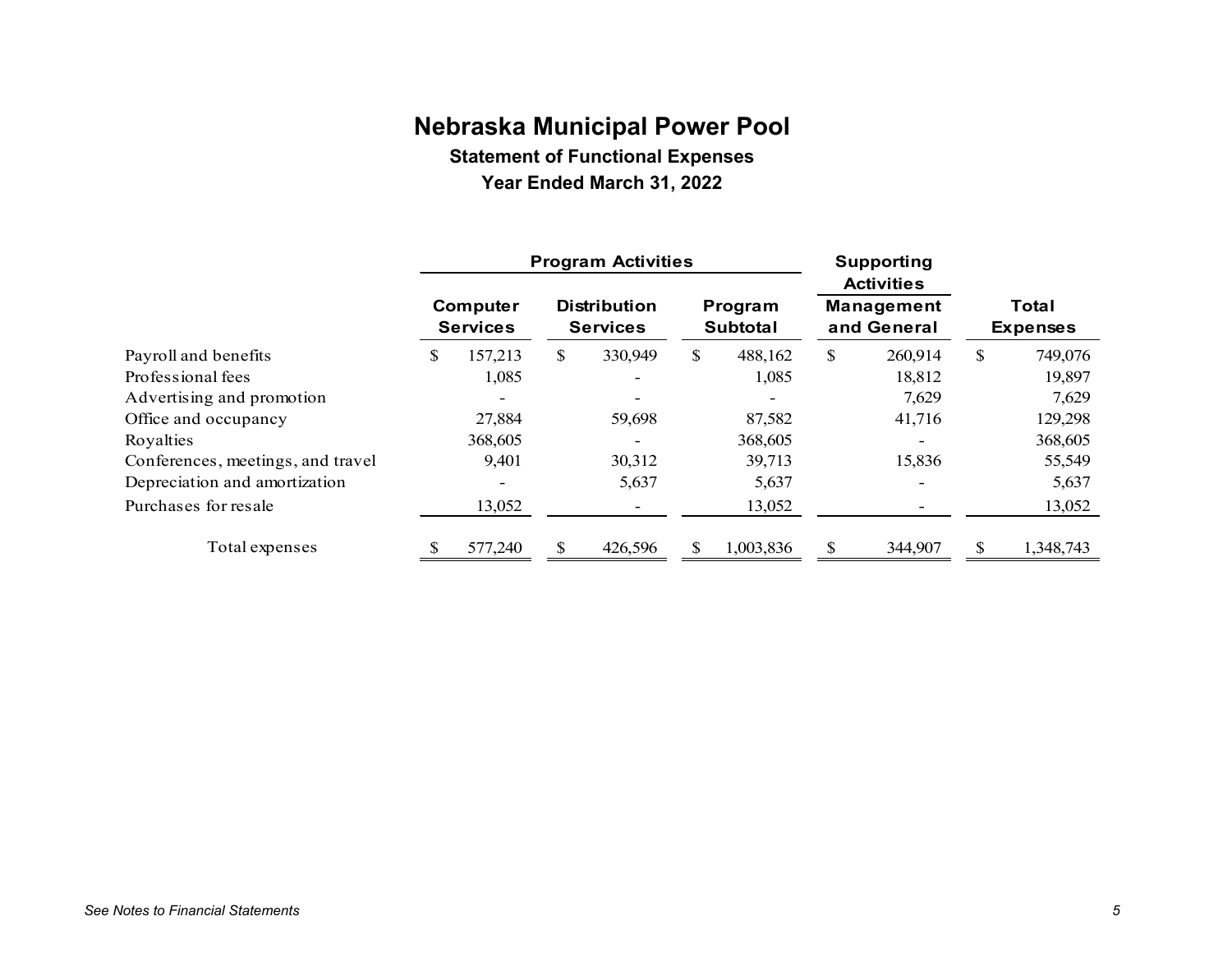**Statement of Functional Expenses Year Ended March 31, 2021** 

|                                   | <b>Program Activities</b> |                             |    |                                        |    | Supporting          |    |                                                       |                                 |
|-----------------------------------|---------------------------|-----------------------------|----|----------------------------------------|----|---------------------|----|-------------------------------------------------------|---------------------------------|
|                                   |                           | Computer<br><b>Services</b> |    | <b>Distribution</b><br><b>Services</b> |    | Program<br>Subtotal |    | <b>Activities</b><br><b>Management</b><br>and General | <b>Total</b><br><b>Expenses</b> |
| Payroll and benefits              | S                         | 152,258                     | \$ | 352,748                                | S. | 505,006             | \$ | 260,654                                               | \$<br>765,660                   |
| Professional fees                 |                           | ٠                           |    |                                        |    | -                   |    | 17,814                                                | 17,814                          |
| Advertising and promotion         |                           |                             |    |                                        |    |                     |    | 2,631                                                 | 2,631                           |
| Office and occupancy              |                           | 28,847                      |    | 65,206                                 |    | 94,053              |    | 43,922                                                | 137,975                         |
| Royalties                         |                           | 369,351                     |    |                                        |    | 369,351             |    |                                                       | 369,351                         |
| Conferences, meetings, and travel |                           | 422                         |    | 26,268                                 |    | 26,690              |    | 6,078                                                 | 32,768                          |
| Depreciation and amortization     |                           | $\overline{\phantom{a}}$    |    | 7,808                                  |    | 7,808               |    |                                                       | 7,808                           |
| Purchases for resale              |                           | 15,143                      |    |                                        |    | 15,143              |    |                                                       | 15,143                          |
| Total expenses                    |                           | 566,021                     |    | 452,030                                |    | 1,018,051           | \$ | 331,099                                               | 1,349,150                       |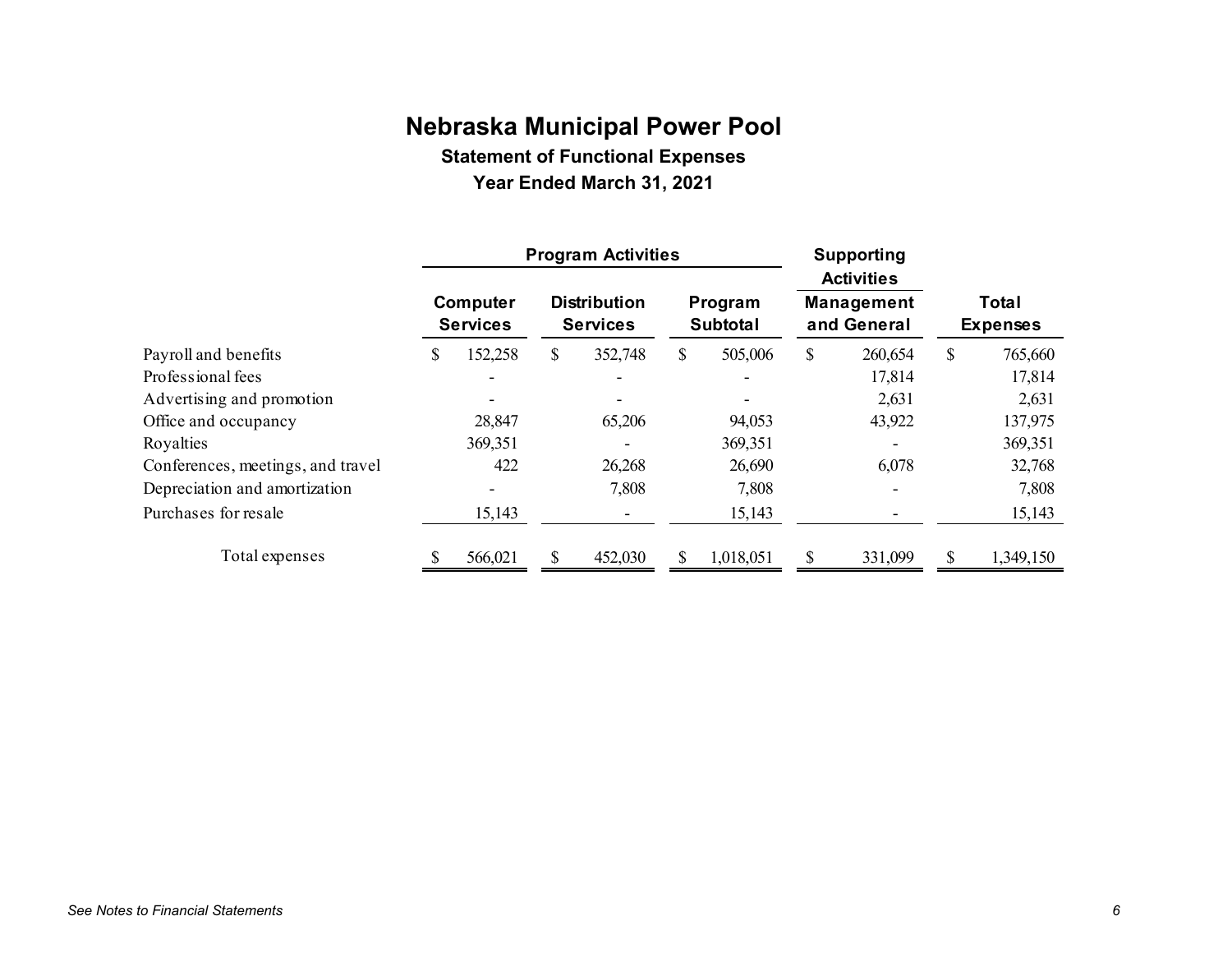### **Statements of Cash Flows Years Ended March 31, 2022 and 2021**

|                                                     | 2022          | 2021          |
|-----------------------------------------------------|---------------|---------------|
| <b>Operating Activities</b>                         |               |               |
| Change in net assets                                | \$<br>63,690  | \$<br>53,944  |
| Item not requiring cash                             |               |               |
| Depreciation and amortization                       | 5,637         | 7,808         |
| Changes in                                          |               |               |
| Accounts receivable                                 | (43, 471)     | (11,099)      |
| Contracts receivable                                | 29,960        | (17,743)      |
| Due from coalition members                          | (37,707)      | 21,550        |
| Prepaid expenses and other current assets           | (3,541)       | (11, 544)     |
| Accounts payable                                    | (12,021)      | (1, 911)      |
| Accrued expenses                                    | (12, 631)     | 34,512        |
| Unearned revenue                                    | (20, 860)     | (5,794)       |
| Net cash provided by (used in) operating activities | (30, 944)     | 69,723        |
| <b>Investing Activities</b>                         |               |               |
| Purchase of equipment                               | (13,859)      | (5,731)       |
| Proceeds from redemption of certificates of deposit | 115,000       | 110,000       |
| Purchase of certificates of deposit                 | (150,000)     | (125,000)     |
| Net cash used in investing activities               | (48, 859)     | (20, 731)     |
| Increase (Decrease) in Cash                         | (79, 803)     | 48,992        |
| <b>Cash, Beginning of Year</b>                      | 510,283       | 461,291       |
| Cash, End of Year                                   | \$<br>430,480 | \$<br>510,283 |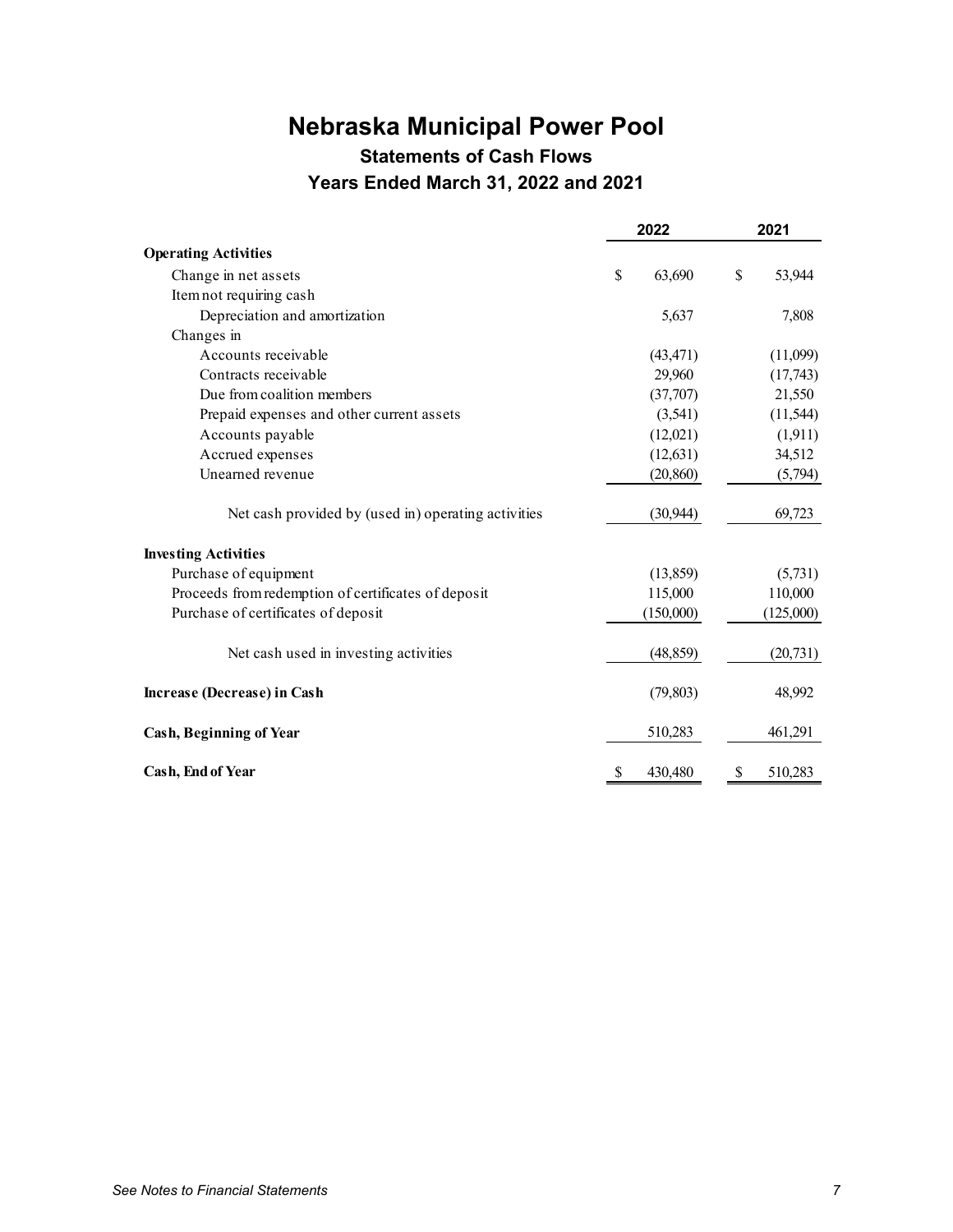#### **Note 1: Nature of Operations and Summary of Significant Accounting Policies**

#### *Nature of Operations*

Nebraska Municipal Power Pool (NMPP) was incorporated for the purpose of identifying, evaluating and resolving problems common to and shared by the membership of NMPP, or any portion of such membership, and relating to the energy needs of NMPP's members. NMPP's membership is comprised primarily of municipalities and other public entities located in Colorado, Iowa, Kansas, Nebraska, North Dakota, and Wyoming. NMPP's operations consist of member activity and various programs. Programs include Computer Services, Distribution Services, and Energy Research and Development Grants.

NMPP, Municipal Energy Agency of Nebraska (MEAN), National Public Gas Agency (NPGA) and Public Alliance for Community Energy (ACE), comprise a coalition referred to by the trade name NMPP Energy. This coalition of entities provides energy-related services to member and nonmember participants while sharing facilities and management personnel. None of the organizations included in NMPP Energy are responsible for the obligations, liabilities or debts of any of the other organizations.

#### *Use of Estimates*

The preparation of financial statements in conformity with accounting principles generally accepted in the United States of America requires management to make estimates and assumptions that affect the reported amounts of assets and liabilities and disclosure of contingent assets and liabilities at the date of the financial statements and the reported amounts of revenues, expenses and other changes in net assets during the reporting period. Actual results may differ from those estimates.

#### *Cash*

The Federal Deposit Insurance Corporation (FDIC) insures transaction accounts up to \$250,000 per covered institution. At March 31, 2022 and 2021, NMPP's deposits exceeded FDIC coverage by approximately \$180,000 and \$112,000, respectively.

#### *Certificates of Deposit and Investment Return*

Certificates of deposit are carried at cost, which approximates fair value. Investment return consists entirely of interest income and was \$2,841 and \$5,239 for 2022 and 2021, respectively.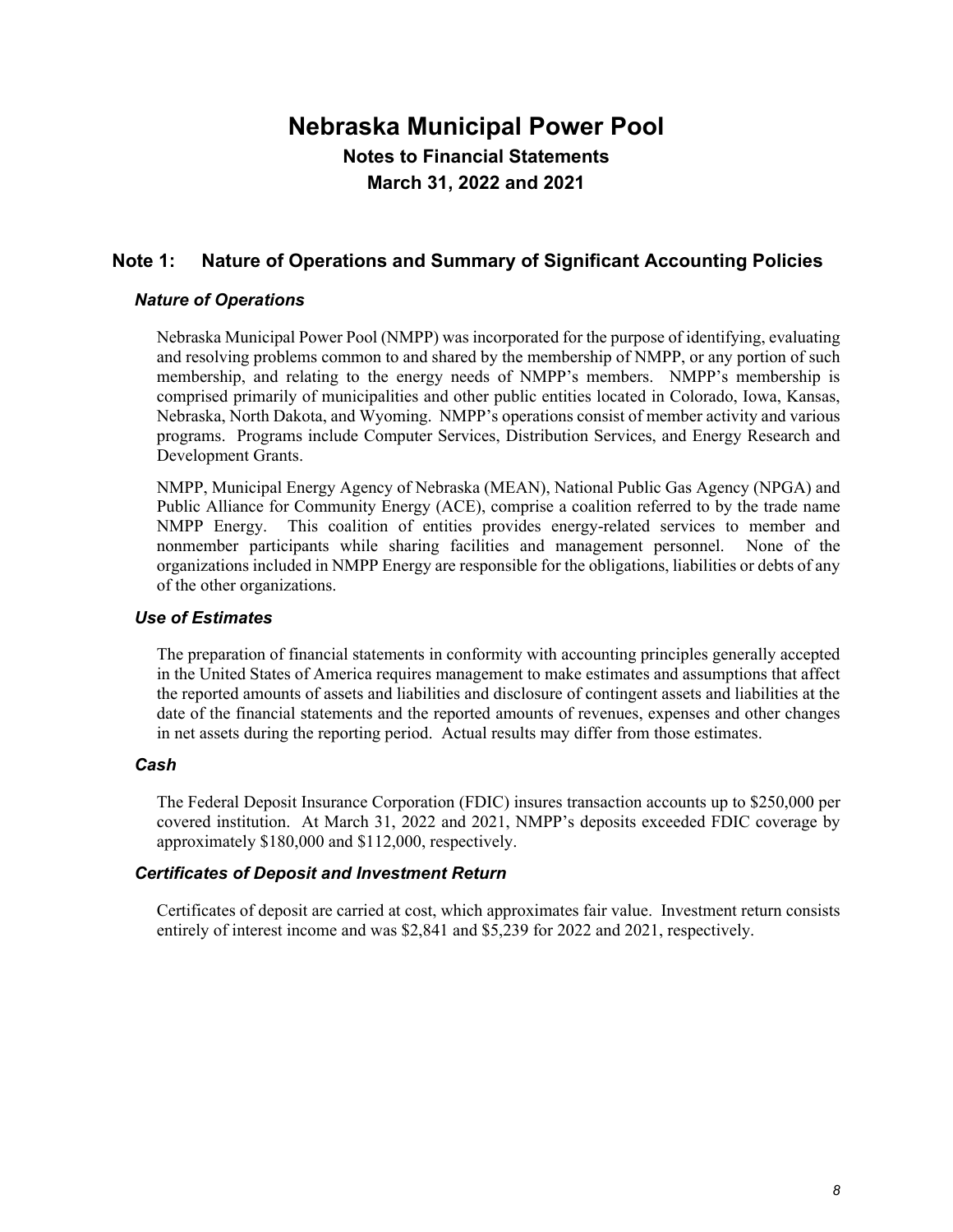#### **Note 1: Nature of Operations and Summary of Significant Accounting Policies - Continued**

#### *Accounts Receivable*

Accounts receivable are stated at the amount billed to customers. The amount billed to customers consists of the contracted amount, of which NMPP has an unconditional right to receive. Accounts receivable are ordinarily due 30 days after the issuance of the invoice. Accounts past due more than 120 days are considered delinquent. Delinquent receivables are written off based on individual credit evaluation and specific circumstances of the customer. Management does not believe an allowance for doubtful accounts is necessary at March 31, 2022 and 2021 based upon a review of outstanding receivables and historical collection information. Accounts receivable at March 31, 2022, 2021 and 2020 is as follows:

|                                                    | 2022 | 2021 | 2020 |
|----------------------------------------------------|------|------|------|
| Accounts Receivable \$ 110,331 \$ 66,860 \$ 55,761 |      |      |      |

#### *Contracts Receivable*

Contracts receivable are stated at the amount outstanding. Contracts receivable consist of charges for cost of service studies. For cost of service study contracts spanning multiple years, receivables are ordinarily due in four annual installments. Management does not believe an allowance for doubtful accounts is necessary at March 31, 2022 and 2021 based upon a review of outstanding receivables and historical collection information. Total contracts receivable at March 31, 2022, 2021 and 2020 is as follows:

|                                                    | 2022 | 2021 | 2020 |
|----------------------------------------------------|------|------|------|
| Contracts Receivable \$ 35,138 \$ 65,098 \$ 47,355 |      |      |      |

#### *Prepaid Expenses*

Prepaid expenses consist primarily of royalties paid to NMPP's partner within NMPP's Computer Services program. Royalty expense related to the computer software support agreement is prorated over the term of the agreement, generally the calendar year.

#### *Equipment*

Equipment acquisitions are stated at cost, less accumulated depreciation. Depreciation is charged to expense on the straight-line basis over the estimated useful life of each asset, which is estimated at three to five years. Equipment at March 31, 2022 and 2021 is net of accumulated depreciation of \$34,443 and \$28,806, respectively.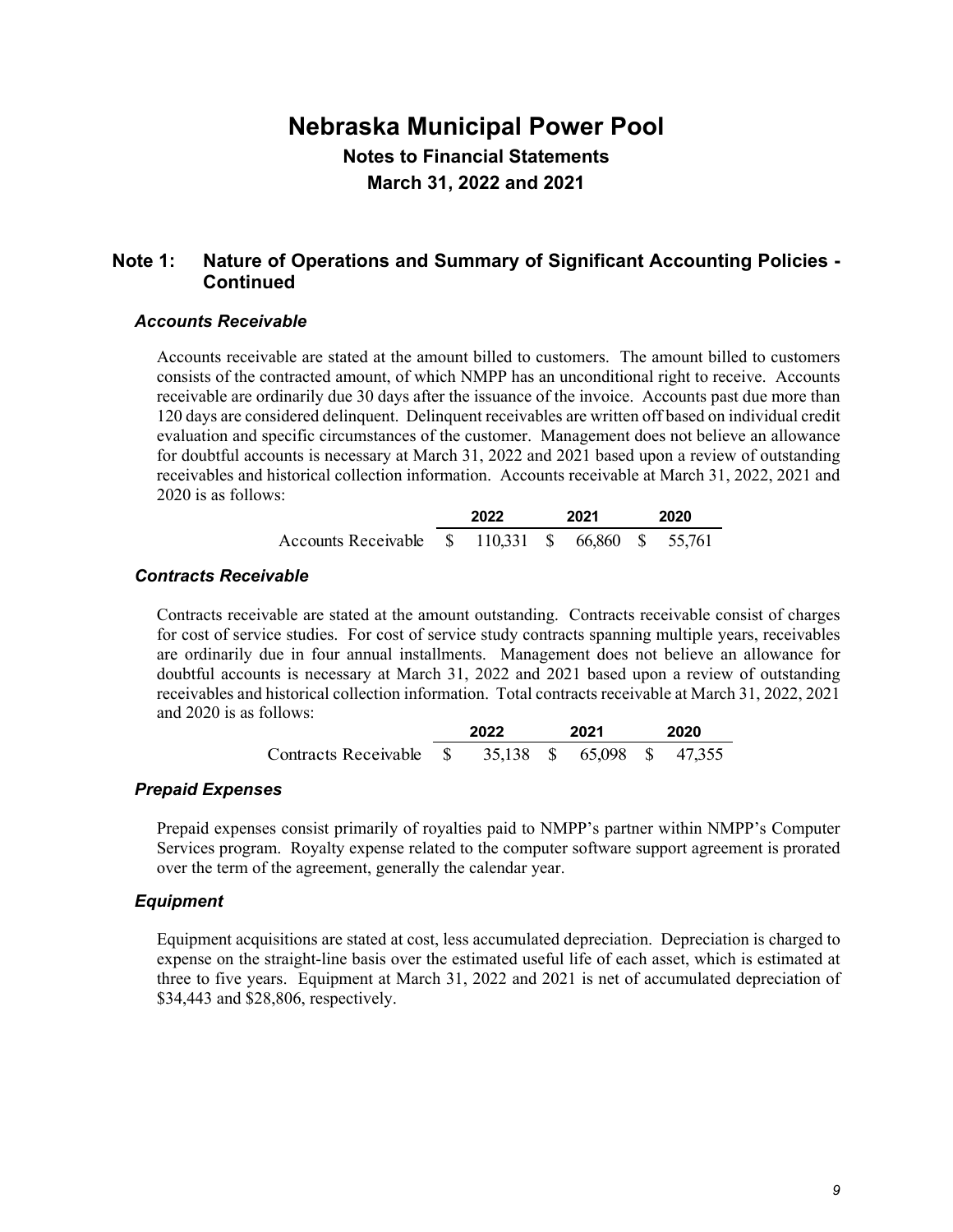#### **Note 1: Nature of Operations and Summary of Significant Accounting Policies - Continued**

#### *Unearned Revenue and Revenue Recognition*

Revenue from membership dues, the sale of NMPP's products and services, computer software support agreements, and cost of service studies is recognized as NMPP satisfies performance obligations under the contracts, as more fully described in Note 5. Revenue is reported at the estimated transaction price or amount that reflects the consideration to which NMPP expects to be entitled to in exchange for providing membership benefits or goods and services. The amount and timing of revenue recognition varies based on the nature of the goods or services provided and the terms and conditions of the customer contract. NMPP determines the transaction price based on standard rates for goods and services provided. Customer advances are reflected in unearned revenue. Unearned revenue at March 31, 2022, 2021 and 2020 is as follows:

|                  | 2022                          | 2021 | 2020 |
|------------------|-------------------------------|------|------|
| Unearned Revenue | \$586,428\$5607,288\$5613,082 |      |      |

#### *Net Assets*

Net assets, revenues, and contributions are classified based on the existence or absence of donor restrictions.

Net assets without donor restrictions are available for use in general operations and are not subject to donor restrictions. NMPP's Board of Directors has designated a portion of annual dues to assist the start-up of new services. Annually \$0.01 of the per capita portion of dues paid is contributed to the New Initiatives Fund (NIF). The NIF consisted of cash at March 31, 2022 and 2021. The following summarizes the activity and ending balance for 2022 and 2021.

|                                    | 2022     | 2021    |
|------------------------------------|----------|---------|
| Dues deposited                     | 5,521    | 5.769   |
| Equipment purchased                | (13,859) | (2,865) |
| Scholarships to member communities | (5,140)  | (2,640) |
| Total NIF                          | 70.072   | 83,550  |

NMPP's net assets with donor restrictions are temporary in nature and include restrictions that will be met by events specified by the donor. NMPP's members have limited the use of certain grant contributions for the purpose of providing assistance with the development of energy efficient projects. NMPP refers to the related activity as the Energy Research and Development Fund (ERDF). All requests for assistance are reviewed and approved by a committee comprised of member communities. No requests for assistance were received by the committee during fiscal year 2022 or 2021. The ERDF balance as of March 31, 2022 and 2021 is \$279,391 and \$259,959, respectively, and consists of cash and certificates of deposit.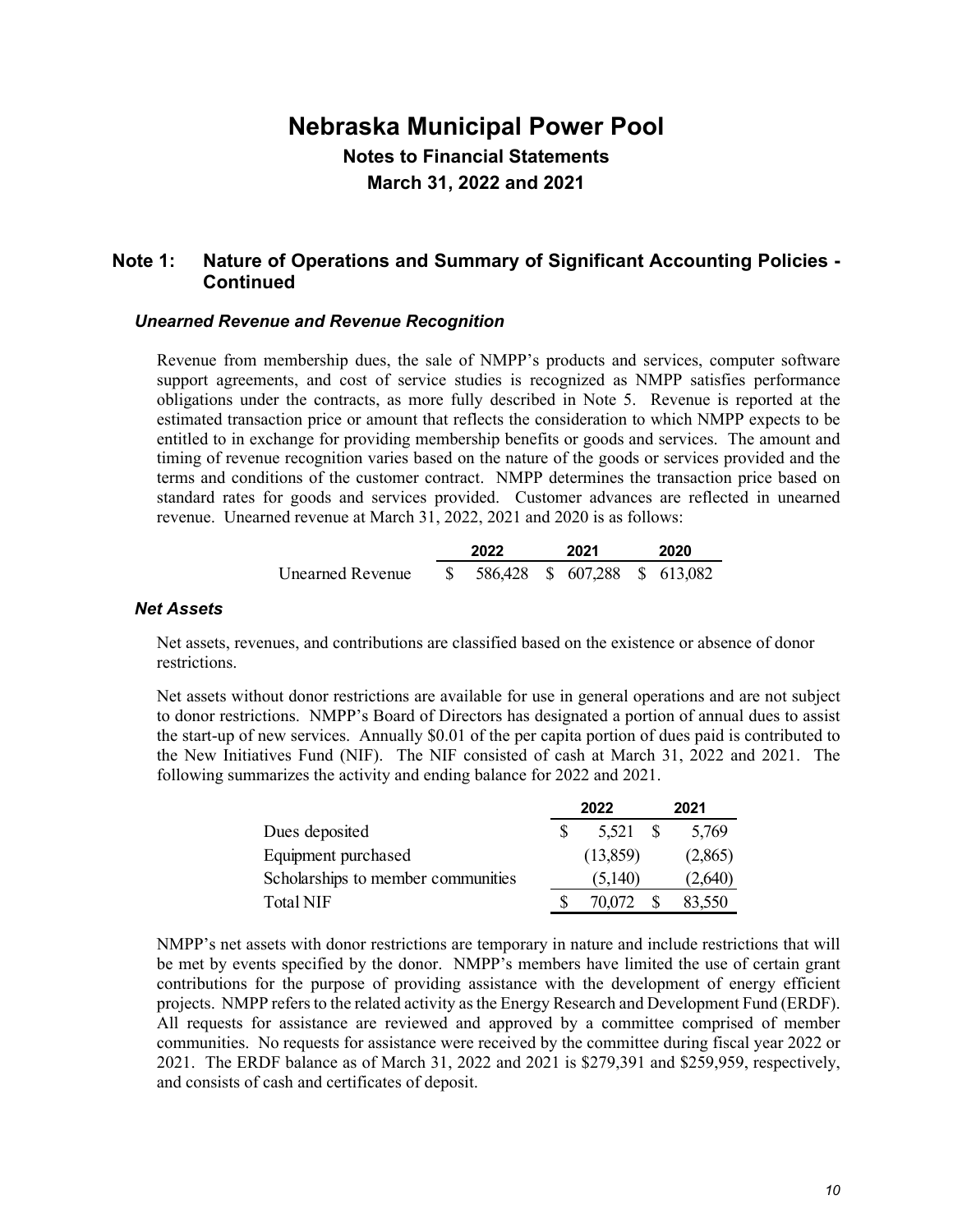#### **Note 1: Nature of Operations and Summary of Significant Accounting Policies - Continued**

#### *Income Taxes*

NMPP was incorporated under the Nebraska Nonprofit Corporation Act and is exempt from income taxes under Section 501 of the Internal Revenue Code and a similar provision of state law. However, NMPP is subject to federal income tax on any unrelated business taxable income. NMPP files tax returns in the U.S. federal jurisdiction.

#### *Joint Costs of the Coalition*

NMPP incurs joint costs that include personnel and general and administrative costs for coalition members. Coalition members reimburse their allocated portion of these costs to NMPP. The joint costs, net of reimbursement, are included in operating expenses on the statements of activities and statements of functional expenses. Accrued expenses on the statements of financial position include expenses incurred under NMPP's paid time off program for time off earned but not yet taken. Coalition members reimburse their allocated portion of these costs to NMPP when time off is taken. Amounts due from coalition members on the statements of financial position include the allocated amount owed by each coalition member for accrued expenses related to NMPP's paid time off program which totaled approximately \$539,000 and \$567,000 at March 31, 2022 and 2021, respectively.

#### *Functional Allocation of Expenses*

The costs of supporting the various programs and other activities have been summarized on a functional basis in the statements of activities. The statements of functional expenses present the natural classification detail of expenses by function. Certain categories of expenses are attributable to more than one program or supporting function. Therefore, these expenses require allocation on a reasonable basis that is consistently applied. The expenses that are allocated on the basis of estimates of time and effort include payroll and benefits, office, and occupancy expenses.

#### **Note 2: Employee Benefit Plan**

NMPP sponsors a defined contribution savings plan (Plan) covering all employees with 1,000 hours of service and having attained the age of  $20\frac{1}{2}$  years. Employees may contribute to the Plan on a before income tax basis. Employees who elect to participate must contribute a minimum of six percent of their salary. NMPP contributes nine percent of each participating employee's salary. Total contributions by NMPP, principally allocated to coalition members, to the Plan were approximately \$461,000 and \$457,000 for the years ended March 31, 2022 and 2021, respectively. The employee benefit plan costs are reflected net of reimbursement by coalition members in the statements of activities and statements of functional expenses.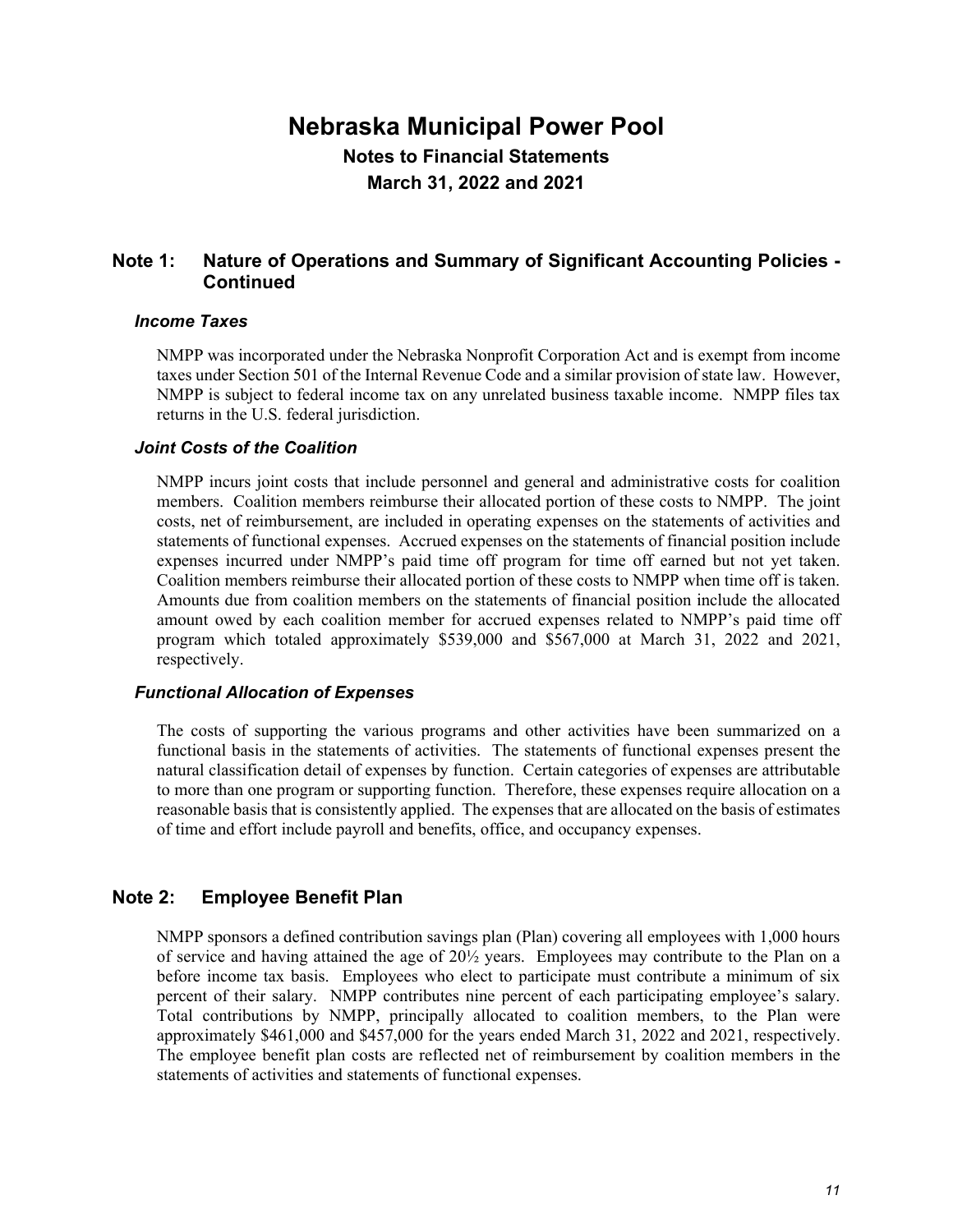#### **Note 3: Transactions with Coalition Members**

A summary of amounts due from coalition members at March 31, 2022 and 2021, is as follows:

|                            | 2022    | 2021    |
|----------------------------|---------|---------|
| Due from MEAN              | 856,935 | 811,297 |
| Due from NPGA              | 869     | 5,800   |
| Due from ACE               |         | 3,000   |
| Due from coalition members | 857,804 | 820,097 |

NMPP did not provide equipment to MEAN during 2022. During 2021, NMPP provided equipment totaling \$2,865 to MEAN, included in support services for coalition members on the statements of activities.

MEAN supports the financial health and utility business management of MEAN's participating municipal utilities by paying a portion of the cost of computer software value support plans and cost of service studies purchased by qualifying MEAN participants from NMPP. During 2022 and 2021, MEAN paid NMPP, on behalf of MEAN's participants, approximately \$118,900 and \$118,700, respectively, included in program assessments and sales on the statements of activities.

A summary of approximate joint costs incurred by NMPP which have been or will be reimbursed by coalition members during 2022 and 2021, is as follows:

|             | 2022        | 2021        |
|-------------|-------------|-------------|
| <b>MEAN</b> | \$5,990,000 | \$5,910,000 |
| <b>NPGA</b> | 360,000     | 350,000     |
| ACE         | 370,000     | 390,000     |

MEAN has ownership of nearly all common property, information technology, equipment and furniture. In addition, MEAN incurs costs for products and services that are shared by all of the coalition members. Under the terms of a Joint Operating Agreement, MEAN billed NMPP approximately \$125,700 in 2022 and \$126,000 in 2021, for rents and shared products and services.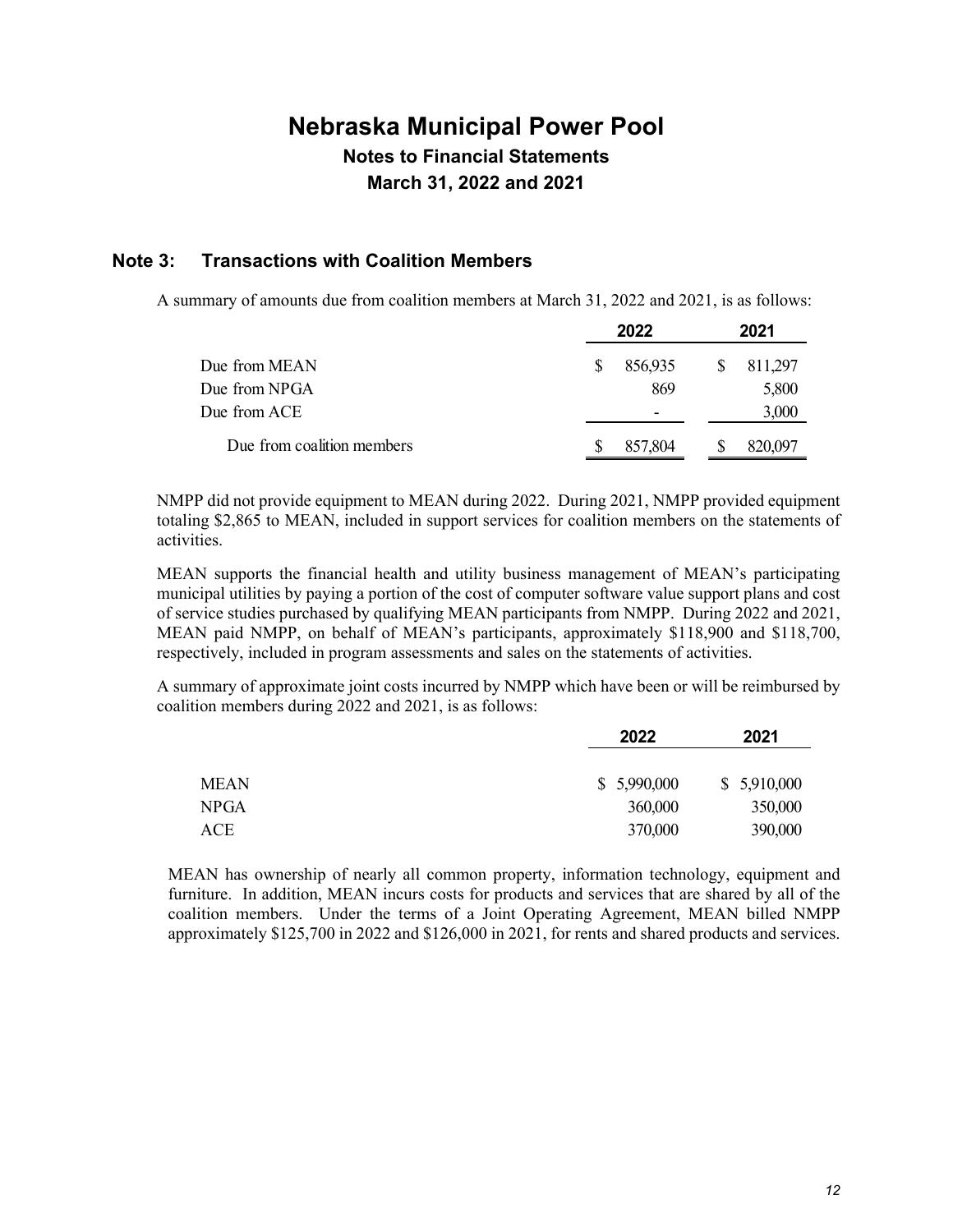#### **Note 4: Liquidity and Availability**

Financial assets available for general expenditure, that is without donor or other restrictions limiting their use, within one year of March 31, 2022 and 2021 consist of the following:

|                                                | 2022 |         | 2021 |         |
|------------------------------------------------|------|---------|------|---------|
| Financial assets:                              |      |         |      |         |
| Cash                                           | \$   | 430,480 | \$   | 510,283 |
| Certificates of deposit                        |      | 275,000 |      | 240,000 |
| Accounts receivable                            |      | 110,331 |      | 66,860  |
| Contracts receivable                           |      | 29,730  |      | 52,608  |
| Financial assets, at year end                  |      | 845,541 |      | 869,751 |
| Less those unavailable for general expenditure |      |         |      |         |
| within one year, due to:                       |      |         |      |         |
| Donor imposed restrictions - ERDF              |      | 279,391 |      | 259,959 |
| Board designated - NIF                         |      | 70,072  |      | 83,550  |
|                                                |      | 349,463 |      | 343,509 |
| Financial assets available to meet cash needs  |      |         |      |         |
| for general expenditures within one year       | \$   | 496,078 | \$   | 526,242 |

The majority of accounts payable and accrued expenses reported in the statements of financial position at March 31, 2022 and 2021 represent personnel and general and administrative costs for coalition members. These joint costs will be liquidated as they come due through the collection of the due from coalition members balance also reported in the statements of financial position at March 31, 2022 and 2021.

NMPP has a liquidity policy with a goal of maintaining operating funds at least equal to 30 days of budgeted cash operating expenses. NMPP manages liquidity and reserves by reviewing targets annually and replenishing funds when needed through increases in dues and charges for products and contracted services. To assist in maintaining adequate liquidity, dues are billed annually on a fiscal year basis. During the years ended March 31, 2022 and 2021, the level of liquidity and reserves was managed within the policy requirements.